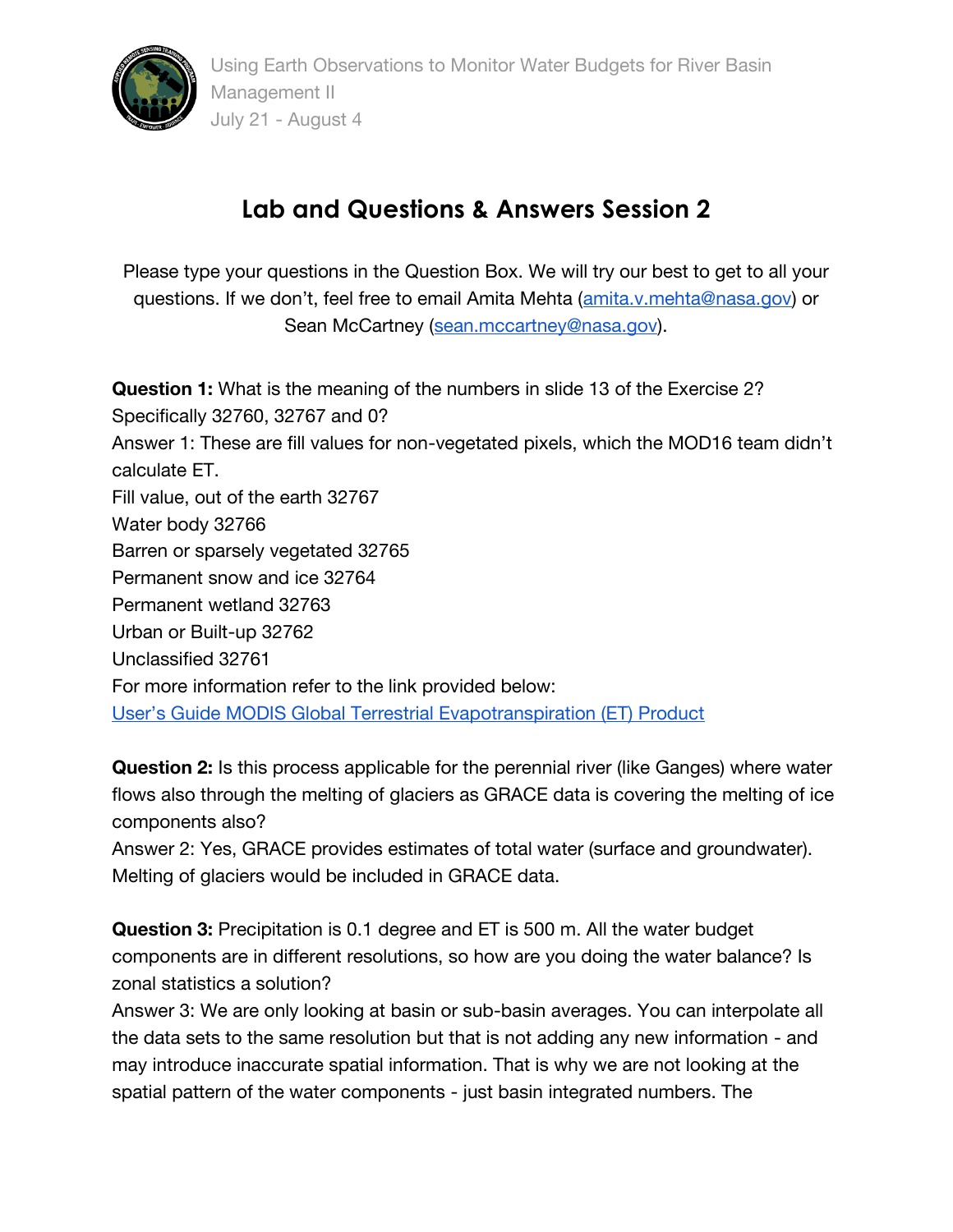

precipitation, ET, and TWS rasters are seasonal accumulations. Through the zonal statistics we are taking spatial means of these seasonal totals. Then we multiply the mean water quantities by the sub-basin areas to get the total water amount.

**Question 4:** Earlier, Sean had demonstrated using a range of values for wet and dry seasons, but used a different range of values for each file, then classified them into 10 classes. If there is going to be a math calculation, shouldn't these range of values be the same from dry vs wet layers?

Answer 4: The range of values used for symbolizing the dry and wet layers was only for visualization. It does not change the values of the raster files and will not affect the calculations when running Raster Calculator. You may use your own range of values and color ramp of your choice -- this was for demonstration only.

**Question 5:** Why are we not downscaling the GRACE datasets? Answer 5: We can downscale the GRACE data, but that would just be creating interpolated raster, not creating or adding new information, and the assumption would be that the water storage changes linearly within each grid. That may introduce inaccuracies.

**Question 6:** Isn't it better to calculate volumetric P and ET using a cumulative product sum (having pixel size and rates for each pixel) instead of using mean rate values for each subbasin?

Answer 6: Because the data have different spatial resolutions we are taking this approach.

**Question 7:** What are these water storage units? Is it metrics? If so, can we have imperial units?

Answer 7: The units are Billion Cubic Meters -- you can convert them into imperial units.

**Question 8:** I am having trouble adding the Limpopo River basin shapefile. The shapefile I got from the website does not have an attribute value in the shapefile. Answer 8: Once you calculate the statistics you should see the Attribute Table. Which version of QGIS are you using? Please check the top option bar -- you may see the Attribute Table there.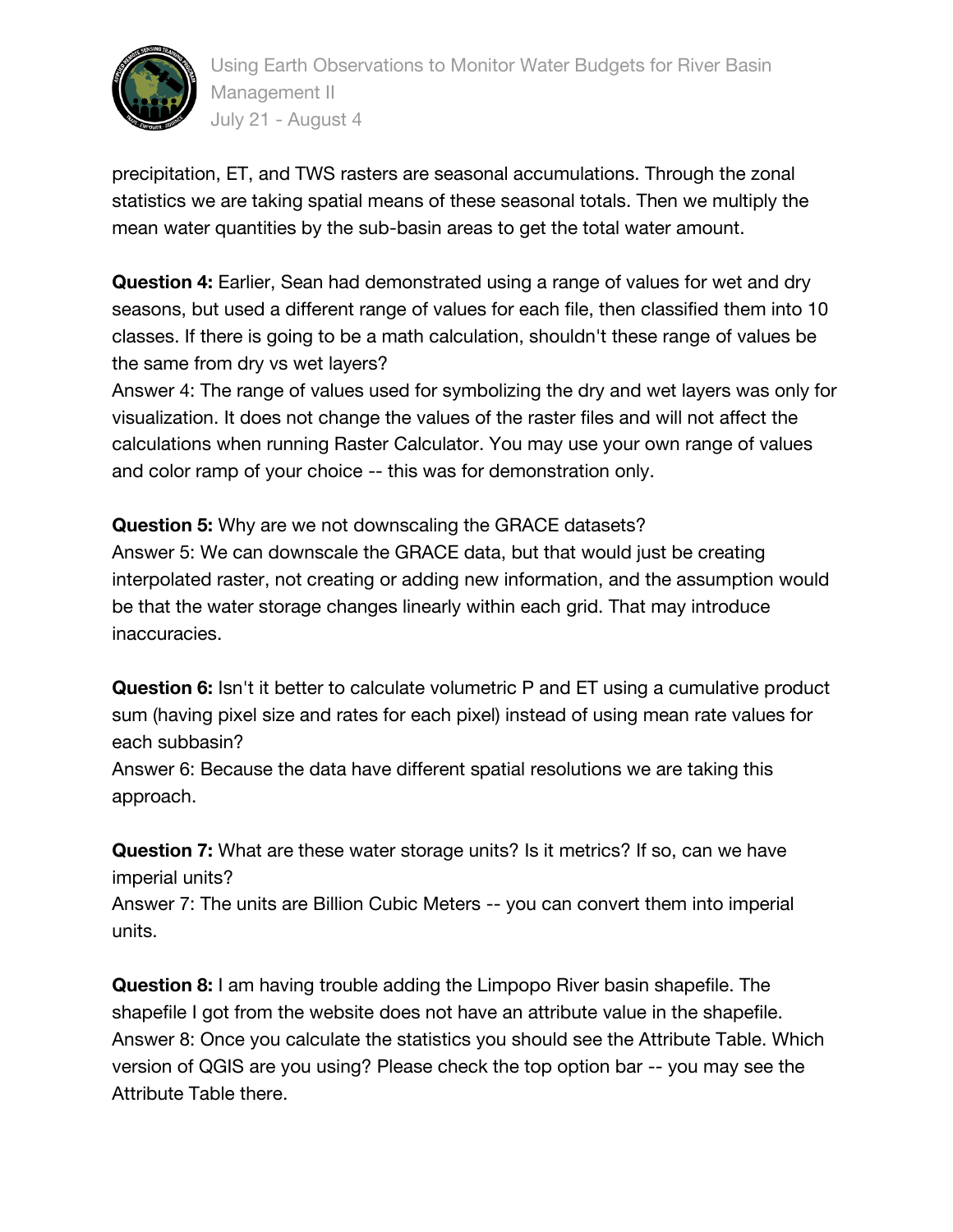

**Question 9:** For TWS do you only have to do it for one season or for both dry and wet seasons?

Answer 9: You will do it for both the seasons. We had GRACE data missing for a dry season month. For missing months, you can take the mean for multiple months over several years (i.e. Sept. 2016 was missing so take the mean for Sept. 2011-2015).

**Question 10:** Why did we reclassify value range? ET addition is not clear. Answer 10: This was done so that we can add all the rasters in QGIS for each season. Having different values for missing or undefined data would make the analysis unwieldy.

**Question 11:** I do not see the "Reclassify values" in the processing toolbox on the QGIS 3.14.1 pi version. There are two options that are Reclassify by layer or table. Answer 11: We will look into this issue. If you are unable to locate the tool one suggestion is to use v3.12. You can also use the Reclassify by Table as an option.

**Question 12:** In homework 2 of week 2, it says I have to email the .csv file, so do I have to email the attribute table after the calculation is done? Answer 12: Yes, please save the Attribute Table as a csv file and send via the email address given in the homework form.

**Question 13:** In QGIS 3.14, How do I enable Google under QuickMap Services? Answer 13: Click on the web  $\rightarrow$  QuickMapServices  $\rightarrow$  Google. If you don't see QuickMap Service you will have to install the plugin.

**Question 14:** What will be the ideal size of a water basin to optimize output results so that it can be justified while writing an article? Answer 14: The GRACE data cannot resolve watersheds smaller than  $\sim$ 150000 km<sup>2</sup>. We will see next week that you can use certain land surface models with higher resolutions but have to be careful about how to get the groundwater information from these models.

**Question 15:** What is the best way to calculate Discharge using remote sensing? And is there any other equation for water budgets or not?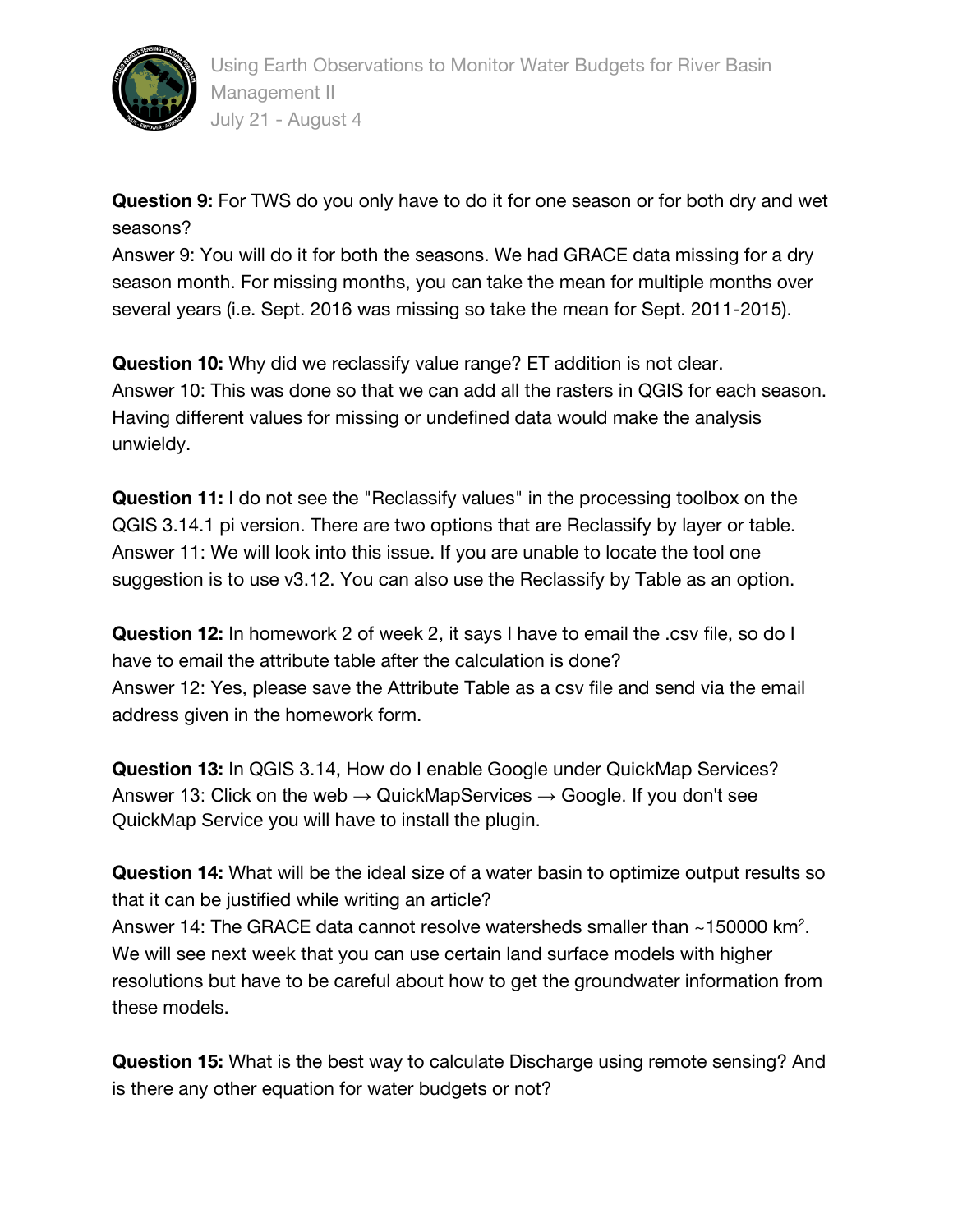

Using Earth Observations to Monitor Water Budgets for River Basin Management II July 21 - August 4

Answer 15: The water balance equation is there -- precipitation minus evapotranspiration minus water storage should provide discharge in theory. But in reality it results from the differences among the other water components -- small residual value after subtracting bigger water components -- where data have uncertainties. So the resulting value should be validated with in situ stream gauge data to assess how accurate the remote sensing-based discharge values are.

**Question 16:** For a closed basin, having a large lake at the center that gets inflows from all upstream subbasins, is that true to say a portion of TWS is due to lake level change in the calculation period? What other considerations should be taken into account in such cases?

Answer 16: If there is no other underground flow of water you may attribute TWS change to the lake level change -- but GRACE data can not provide vertical layers -- it is change in terrestrial water from surface to ground. It may be useful to compare time series of lake levels with GRACE TWS anomalies on a month-by-month basis to see if there is any correlation between them.

**Question 17:** I want to calculate the water budget for a river basin of 10,000 km<sup>2</sup>. Is it possible?

Answer 17: Not with GRACE data. We will see next week how GLDAS models can help do that to a certain extent.

**Question 18:** How much uncertainty does the estimation of evapotranspiration using MODIS data have? Answer 18: See below for a link to the MOD16 User's Guide: [User's Guide MODIS Global Terrestrial Evapotranspiration \(ET\) Product](https://ladsweb.modaps.eosdis.nasa.gov/missions-and-measurements/modis/MOD16_ET_User-Guide_2017.pdf)

**Question 19:** How certain is the water budget? How can we decrease the uncertainty, or what data can be used for a more accurate result?

Answer 19: We will discuss this next week when we have looked at model-based water budget components. A combination of remote sensing, land hydrology model, and in situ observations all help in first characterizing uncertainties. Then ensemble modeling with assimilated remote sensing and in situ data may help. This has to be done regionally -- no one solution is good globally!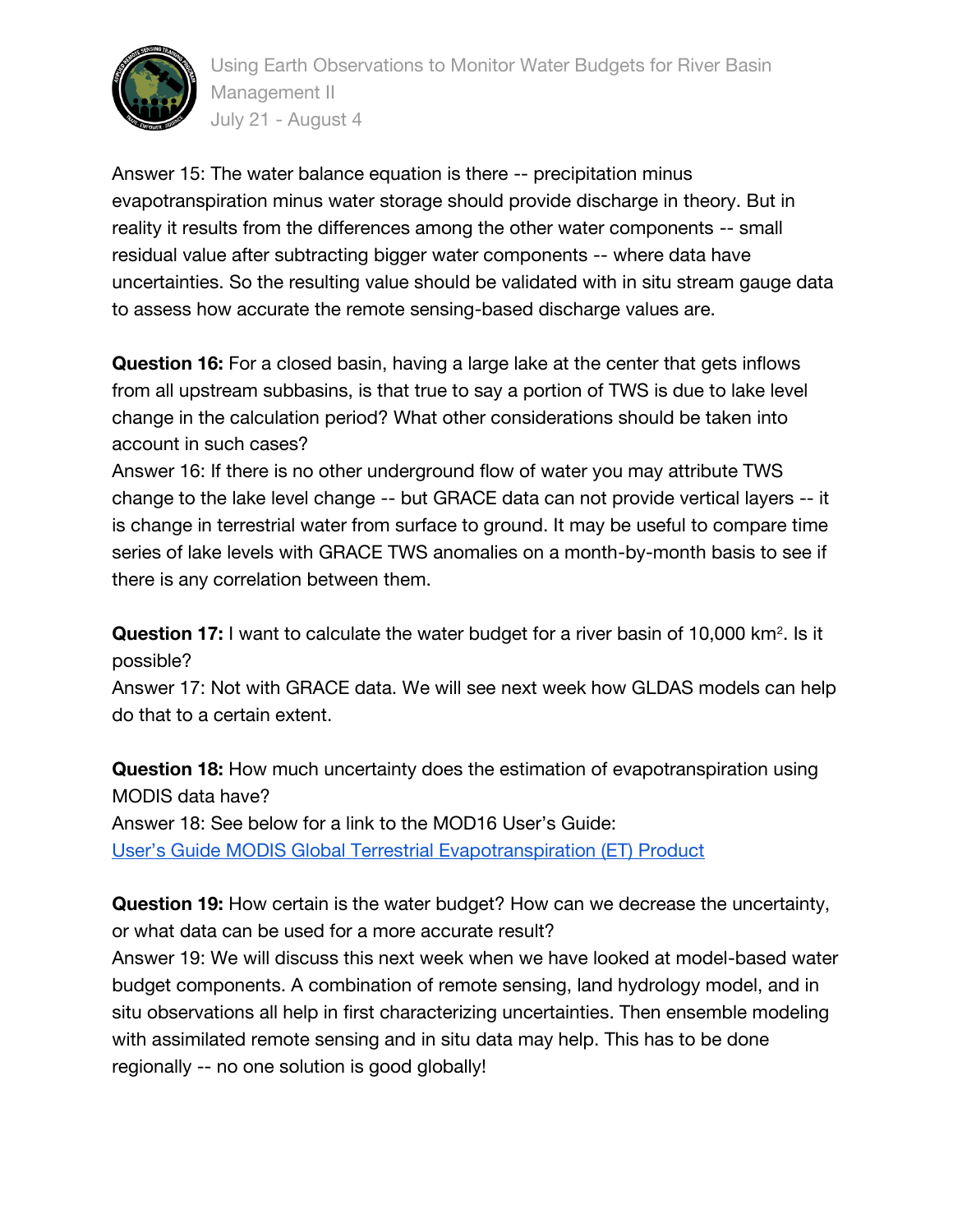

Using Earth Observations to Monitor Water Budgets for River Basin Management II July 21 - August 4

**Question 20:** Will the results change if you use satellite images with different pixel resolution? Answer 20: It is possible with differences in resolution.

**Question 21:** Is the original ET in cm? Answer 21: Not originally, no.

**Question 22:** Can we use this method of estimating evapotranspiration for any basin for a research work? Is this method accurate? Answer 22: Is method referring to dataset? For research, you can use these datasets for your work, albeit they are not the most accurate. Incorporating other factors can increase your accuracy.

**Question 23:** On page 16 of the lab doc, it says to sum up 13 reclassified rasters. Shouldn't it be 26? Answer 23: It is 13 rasters per season (dry and wet seasons).

**Question 24:** Why is there not soil hydrophysical data related to all water balance calculations. It's not a gap in this methodology? At least data as SOILGROIDS or HWSD.

Answer 24: GRACE data integrates soil moisture and groundwater data.

**Question 25:** Is there any easy way to get validation data of ET in forested areas? Answer 25: OpenET will have multiple products in 2021 and you can utilize those.

**Question 26:** What about regional recharges to shallow aquifers that affect the revap factor in ET calculations? Answer 26: No, it is not included. The uncertainty will be present.

**Question 27:** How close are GRACE data to real values? Are there some studies to demonstrate it?

Answer 27: There are references to GRACE data uncertainty (2-3 cm) in our previous webinar: <https://arset.gsfc.nasa.gov/water/webinars/GRACE>